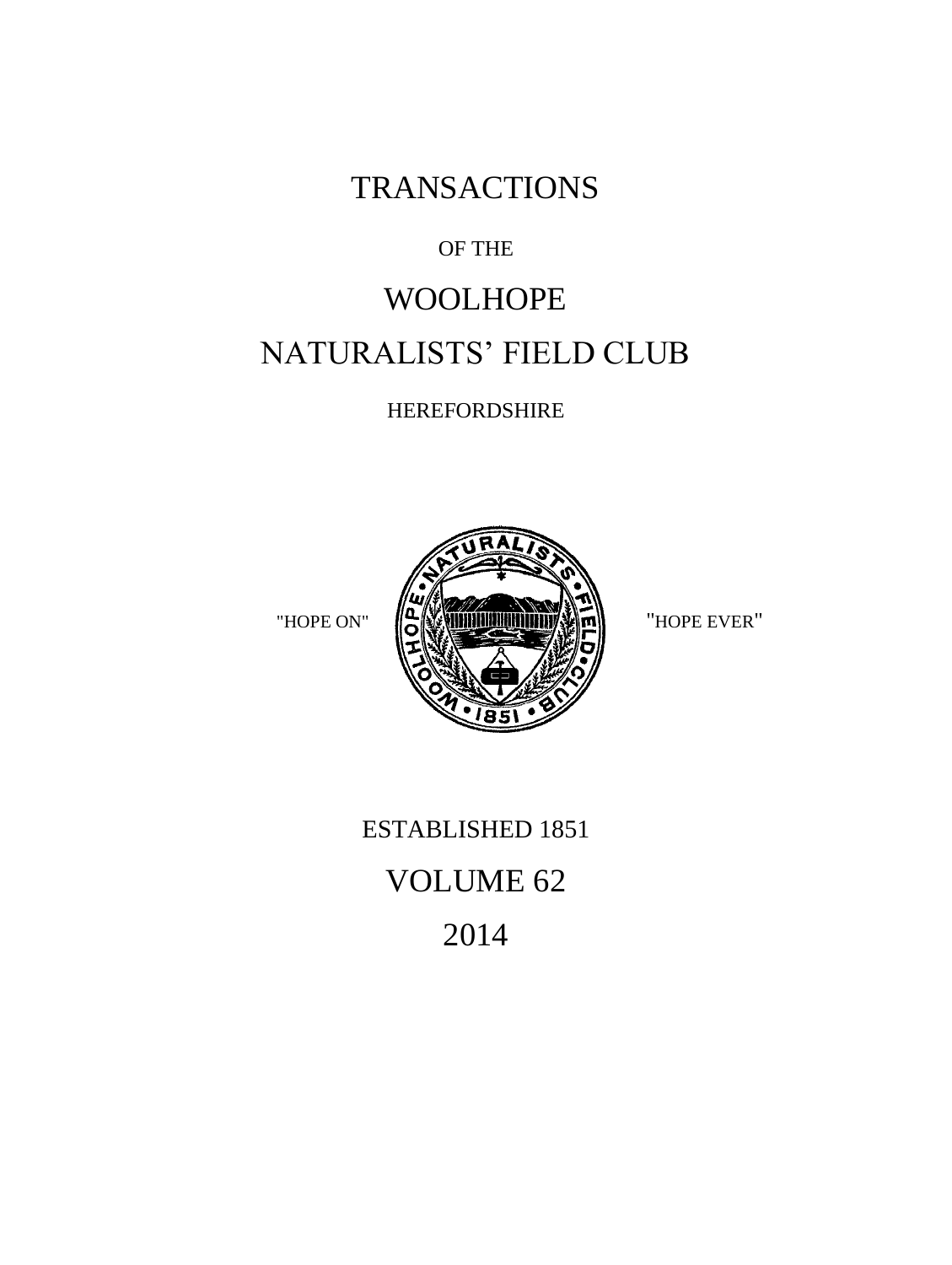## TABLE OF CONTENTS

|                                             | Page |
|---------------------------------------------|------|
| List of Officers and sub-committees 2014/15 | 13   |
| Proceedings, 2014                           | 15   |
| <b>Editorial Message</b>                    | 26   |
| Accounts, 2014                              | 27   |
| Biographical details of Contributors        | 28   |

**[Presidential Address 2014: Craswall Priory and the de Lacy family: foundation and](#page-5-1)  archaeological history** *by Joe Hillaby [......................................................................................](#page-5-1)*29 The Grandmontine priory at Craswall, one of only three in England, is the highest monastic site in the country. The site was excavated by C. J. Lilwall in 1904-08 with further work undertaken by Cecil Wright in 1962. Wright drew attention to the unique layout of the site which is of European significance. The Craswall Grandmontine Society was founded in 1983 and conservation work was carried out between 1987 and 1996 as a result of which the Priory was rescheduled.

**The Anglo-Saxon mother-churches of eastern Herefordshire** *by Sheila K. Waddington* 74 Scholars of landscape history have argued that the vestiges of earlier land units comprised of territory under the jurisdiction of an old minster or mother-church are apparent from an analysis of the later Anglo-Saxon secular and ecclesiastical administrative structures. This article considers the evidence for six Anglo-Saxon mother-church parishes in eastern Herefordshire.

**[Pembridge parish church: a survey of masons' banker marks](#page-7-0)** *by Peter Klein ....................*99 The interior of the largely14th-century parish church at Pembridge was little defaced by 19thcentury 'restoration'. As a result it still has a fine series of medieval masons' marks that, somewhat surprisingly, have hitherto scarcely been commented on in print.

**[The Lem Knight and South Sea Brine: George Caswall, Alexander Pope, and](#page-7-1)  Herefordshire Politics** *by Pat [Rogers....................................................................................](#page-7-1)*110 George Caswall (1676-1742) is little known nowadays, except to students of economic history as one of the two chief architects of the South Sea Company. A man who got rich quick, he survived impeachment, imprisonment in the Tower of London, and catastrophic financial losses. He might be called one of Herefordshire's unsung villains. This article examines Caswall's role in the South Sea Bubble scandal and Herefordshire politics and explores associations with Alexander Pope's poem, 'Epistle to Bathurst'.

**Jordan's Boatyard in Hereford** *by John Eisel ......................................................................*134 As the nineteenth century progressed, the commercial use of the river Wye up to Hereford declined, and by the 1850s was virtually defunct. However, the river continued to be used for tourists on the Wye Tour, and also for increasing recreational use by local residents, both in Hereford and in the lower reaches of the river. In this paper the history of the well-known Jordan boatyard in Hereford is explored.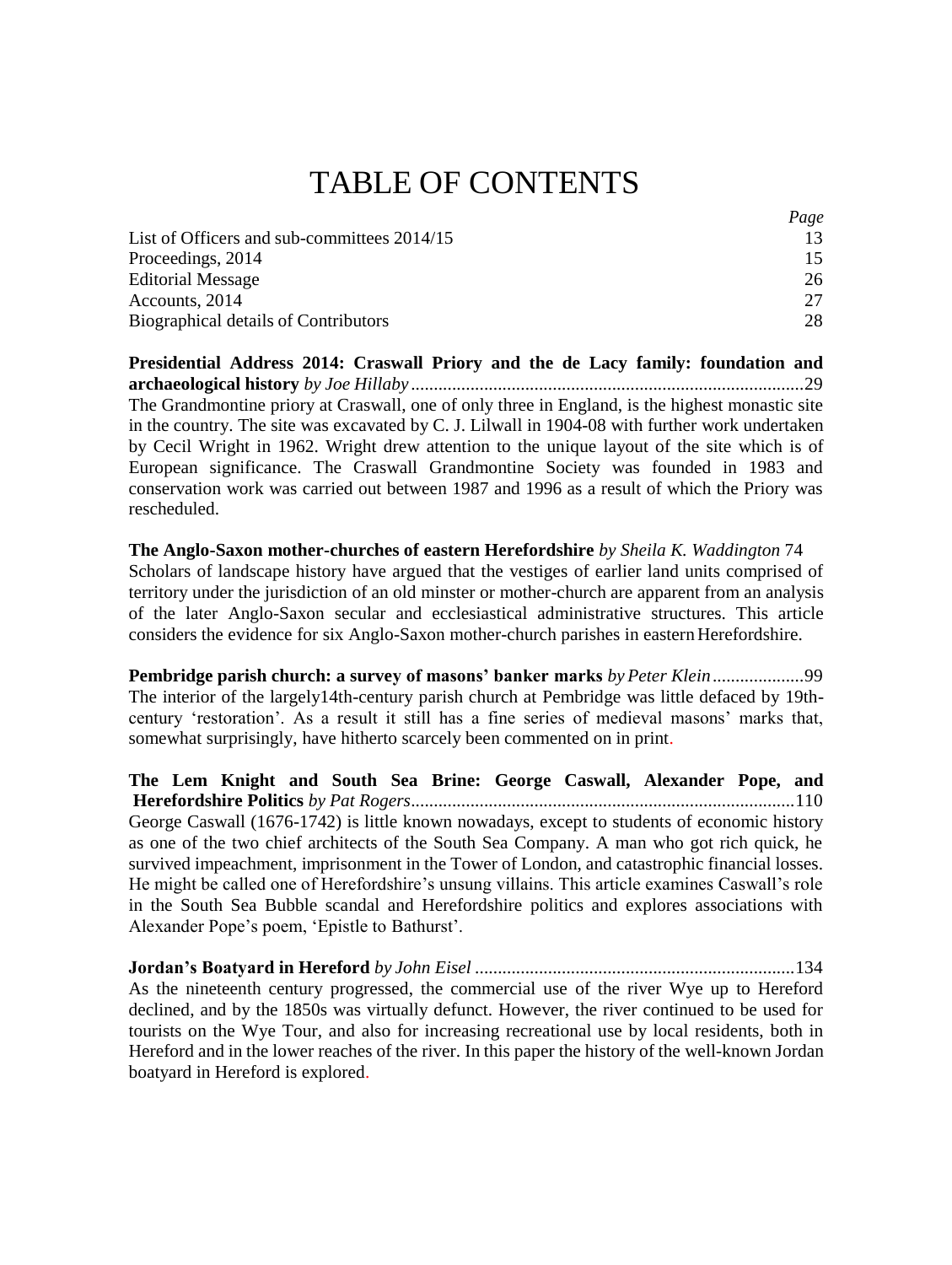## **Recorders:**

| Book Reviews by Janet Cooper, Beryl Harding, Joe Hillaby, Rosalind Lowe, David                |  |
|-----------------------------------------------------------------------------------------------|--|
|                                                                                               |  |
| The Birds of Herefordshire 2007-2012, an atlas of their breeding and wintering distributions, |  |
| Mervyn Davies, Peter Eldridge, Chris Robinson, Nick Smith and Gerald Wells (eds)203           |  |
|                                                                                               |  |
|                                                                                               |  |
|                                                                                               |  |
| The Hidden History of Ewyas Lacy in Herefordshire, Priscilla Flower-Smith 208                 |  |
| The Monks of Saint Pancras: Lewes Priory, England's Premier Cluniac Monastery                 |  |
|                                                                                               |  |
| The Singular Stipperstones: Landscape, reminiscence, literature and wildlife, Tom Wall210     |  |
|                                                                                               |  |
|                                                                                               |  |
|                                                                                               |  |
|                                                                                               |  |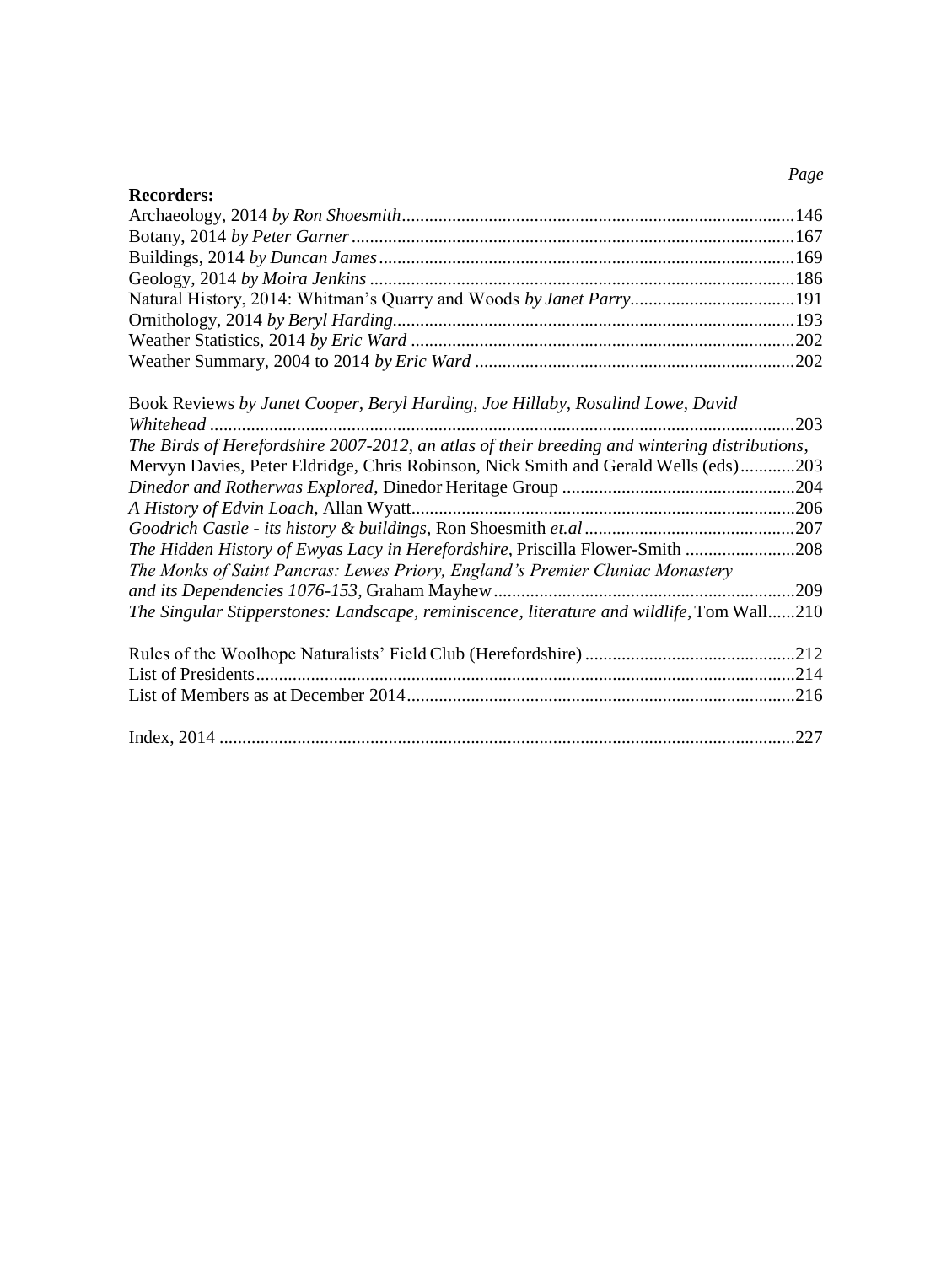## LIST OF COLOURED PLATES

#### **Proceedings 2014: 'Veteran Trees in Herefordshire: their measurement, science and landscape history'** *by David Lovelace*

- Plate 1.1 1754 tree survey of Hammonds Meadow
	- 1.2 Lime pollard, Tedstone Delamere
		- 1.3 An oak pollard measured at 8.2m girth during the Club outing to Moor Abbey Farm on 16 May 2015
		- 1.4 'Linear' lime coppice near Arthur's Stone, Dorstone
		- 1.5 Garway tithe map *c.*1840 showing oak, yew and crab on the parish boundary
		- 1.6 This ancient yew in Kentchurch Park, can be identified as that circled in green on the tithe map
		- 1.7 Moor Abbey Farm, aerial photograph overlaid with 1885 evidence of tree location
		- 1.8 Stoke Edith Estate 1885 and 2000
		- 1.9 The oak pollard at Moor Abbey Farm selected for measurement
		- 1.10 Attaching the supportsfor the tape to the bark avoiding living wood. The level ensures the supports are in a horizontal plane
		- 1.11 Close up of the completed tape mount showing the overlap, the fixed end (top right) and the spring-loaded end (bottom)
		- 1.12 The measurement tape in place; note that itsitsin a horizontal plane. Readings over two years gave a growth rate of 12.5mm a year
		- 1.13 Graph of readings of rate of girth increment used to estimate age

#### **Presidential Address: Craswall Priory and the de Lacy family: foundation and archaeological history** *by Joe Hillaby*

- Plate 2.1 Hay Bluff, rising to 2,220 ft. To the left Crib y Garth, 'the Cat's Back', and Black Hill, 2,100ft
	- 2.2 Nine-ribbed boss at la Primaudière
	- 2.3 Casket and bones, Craswall Priory. Courtesy Hereford Museum Resource & Learning Centre (HMR&LC)
	- 2.4 Fragments of stained glass, Craswall Priory. Courtesy HMR&LC
	- 2.5 Coloured Plaster, Craswall Priory. Courtesy HMR&LC
	- 2.6 Leading and nails, Craswall Priory. Courtesy HMR&LC
	- 2.7 Stained glass head and face of a monk, Craswall Priory. Courtesy HMR&LC
	- 2.8 South chapel, showing aumbry, northern reveal and later doorway to church
	- 2.9 'The only piece of recognisable medieval pottery. A lug or handle from the shoulder of a pot', Craswall Priory. Courtesy HMR&LC
	- 2.10 Aerial view of precinct of Craswall Priory. Courtesy Ruth Richardson & Chris Musson
	- 2.11 Drawing of aerial view of Craswall Priory. Courtesy Ruth Richardson & Chris Musson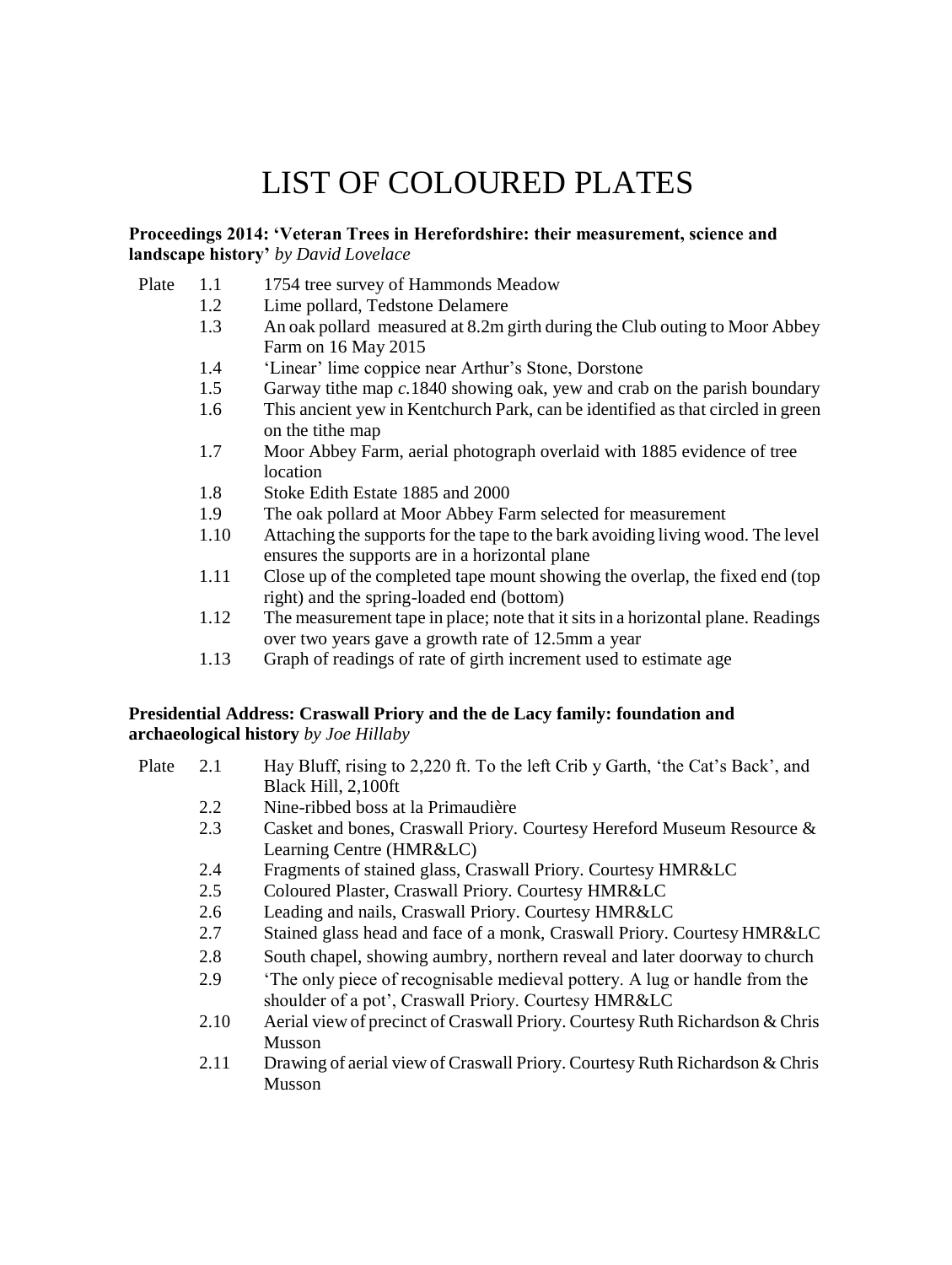#### **Presidential Address: Craswall Priory and the de Lacy family: foundation and archaeological history** *by Joe Hillaby* **(contd)**

- 2.12 The chancel, Craswall Priory after the Society's 1985 clearance, prior to the paving being covered with turf for its protection.
- 2.13 Mill/fish pond, Craswall Priory, now a major feature of the Scheduled Monument

#### **The Anglo-Saxon mother-churches of eastern Herefordshire** *by Sheila K. Waddington*

Plate 3.1 Map showing extent of *parochia* associated with Anglo-Saxon motherchurches in eastern Herefordshire

#### **Pembridge parish church: a survey of masons' banker marks** *by Peter Klein*

| Plate 4.1 |     | Pembridge church showing groups of masons' marks  |
|-----------|-----|---------------------------------------------------|
|           | 4.2 | Pembridge church showing individual mason's marks |

#### **Archaeology, 2014** *by Ron Shoesmith*

| Plate | 5.1 | New Weir: view south-east across the terrace. Trench 2 in foreground and |
|-------|-----|--------------------------------------------------------------------------|
|       |     | trench 1 in the background                                               |
|       |     |                                                                          |

- 5.2 Wellington: Fire-cracked stone trough
- 5.3 Wellington Quarry: waterhole with wooden post in section

#### **Geology, 2014** *by Moira Jenkins*

| Plate | 6.1  | The landslip at Ullingswick opened a crack extending hundreds of metres<br>across a field |
|-------|------|-------------------------------------------------------------------------------------------|
|       | 6.2  | The landslip caused a mature oak tree and its roots to move downhill                      |
|       | 6.3  | Specimen of <i>Kirkidium knighti</i> found in Downton Gorge                               |
|       | 6.4  | Cliffs on River Teme showing Upper Ludlow Shales                                          |
|       | 6.5  | Infilled river channel in Downton Castle Sandstone, Downton Gorge                         |
|       | 6.6  | Biotite rich mafic rock, Precambrian Malverns Complex                                     |
|       | 6.7  | Fissure on Backbury Hill in Aymestry Limestone                                            |
|       | 6.8  | Fissure on Backbury Hill in Aymestry Limestone                                            |
|       | 6.9  | Madawg Rock Shelter in Carboniferous Gully Oolite Formation                               |
|       | 6.10 | Clearance work carried out on calcareous tufa site at the Biblins                         |
|       |      |                                                                                           |
|       |      | <b>Whitman's Hill Quarry and Woodlands, 2014</b> by Janet Parry                           |
| Diata | 71   | Whitman's Hill Quarry, Broadleaved Pondweed, <i>Potamogeton natans</i>                    |

- Plate 7.1 Whitman's Hill Quarry, Broadleaved Pondweed, *Potamogeton natans***,** colonising pond
	- 7.2 Herb Paris, *Paris quadrifolia,* an ancient woodland indicator plant, some of over 40 flowering spikes found at Whitman's Hill in 2014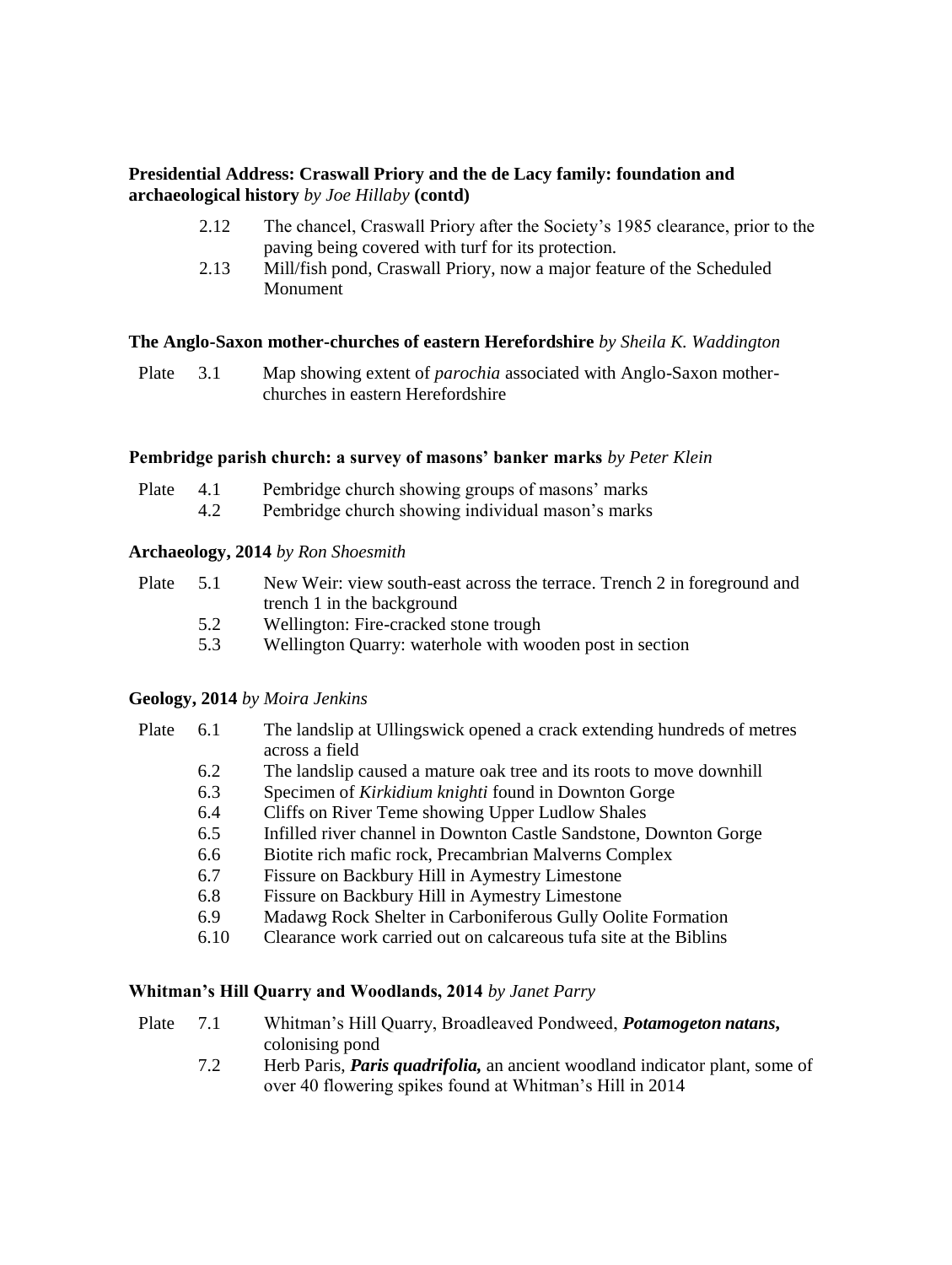## LIST OF FIGURES

<span id="page-5-1"></span><span id="page-5-0"></span>

| Proceedings, 2014 |                |                                                                                                                                                                               |    |
|-------------------|----------------|-------------------------------------------------------------------------------------------------------------------------------------------------------------------------------|----|
| Fig.              | 1              | Blanche Mortimer's beautiful effigy, taken when the tomb was<br>dismantled. Photo Brian Gittos                                                                                | 23 |
|                   |                | Presidential Address 2014: Craswall Priory and the de Lacy family: foundation and<br>archaeological history, by Joe Hillaby                                                   |    |
| Fig.              | 1              | Mount Grace Carthusian Priory, North Yorkshire: cell no. 5 of 15 with<br>gardens around cloister garth                                                                        | 30 |
|                   | $\overline{c}$ | Welsh commote of Ewyas. Ewyas Lacy comprises all but Ewyas<br>Harold                                                                                                          | 32 |
|                   | 3              | Pont Hendre                                                                                                                                                                   | 32 |
|                   | $\overline{4}$ | The Lordship of Meath, 1198-1241                                                                                                                                              | 34 |
|                   | 5              | Llanthony Prima, nave                                                                                                                                                         | 35 |
|                   | 6              | Llanthony Prima, west towers                                                                                                                                                  | 35 |
|                   | $\tau$         | Trim Castle across the Boyne, showing the de Lacy keep and perimeter<br>wall with Walter II's remarkable barbican                                                             | 35 |
|                   | 8              | Walter II de Lacy's circular keep at Longtown                                                                                                                                 | 36 |
|                   | 9              | Typical Grandmontine triplet at Chassay-Grammont, Vendée. Photo<br>Conseil Départemental de la Vendée                                                                         | 38 |
|                   | 10             | La Haye d'Angers, west window                                                                                                                                                 | 38 |
|                   | 11             | 1904-8 Excavations: 'very little had been done'. Looking west,                                                                                                                | 39 |
|                   | 12             | showing Grandmontine reveal and aumbry on north. Photo A. Watkins<br>Interior looking north, showing paved area about the altar, steps and<br>part of aumbry. Photo R. Clarke | 40 |
|                   | 13             | Entrance to the north chapel and aumbry. Photo A. Watkins, courtesy<br>of Monmouth Museum                                                                                     | 40 |
|                   | 14             | Chancel interior looking east. Photo R. Clarke                                                                                                                                | 41 |
|                   | 15             | South apse window, tufa strengthening of southern side                                                                                                                        | 41 |
|                   | 16             | 1904-8 Excavations, showing credence, piscina and sedilia, door to<br>'south chapel' and steps leading to altar. Photo R Clarke, A. Watkins<br>on left?                       | 41 |
|                   | 17             | Credence, piscina, sedilia and door to south chapel, showing southern<br>reveal. Photo A. Watkins                                                                             | 42 |
|                   | 18             | Altar and the Early English trefoil heads. Photo A. Watkins                                                                                                                   | 43 |
|                   | 19.            | Nine-ribbed boss. Photo A. Watkins, courtesy of Hereford Library                                                                                                              | 43 |
|                   | 20             | Chapter-House. Photo A. Watkins                                                                                                                                               | 46 |
|                   | 21             | Chapter-House. Photo A. Watkins                                                                                                                                               | 46 |
|                   | 22             | Chapter-House. Photo A. Watkins, courtesy of Hereford Library                                                                                                                 | 47 |
|                   | 23             | Chapter-House. Photo A. Watkins, courtesy of Hereford Library                                                                                                                 | 47 |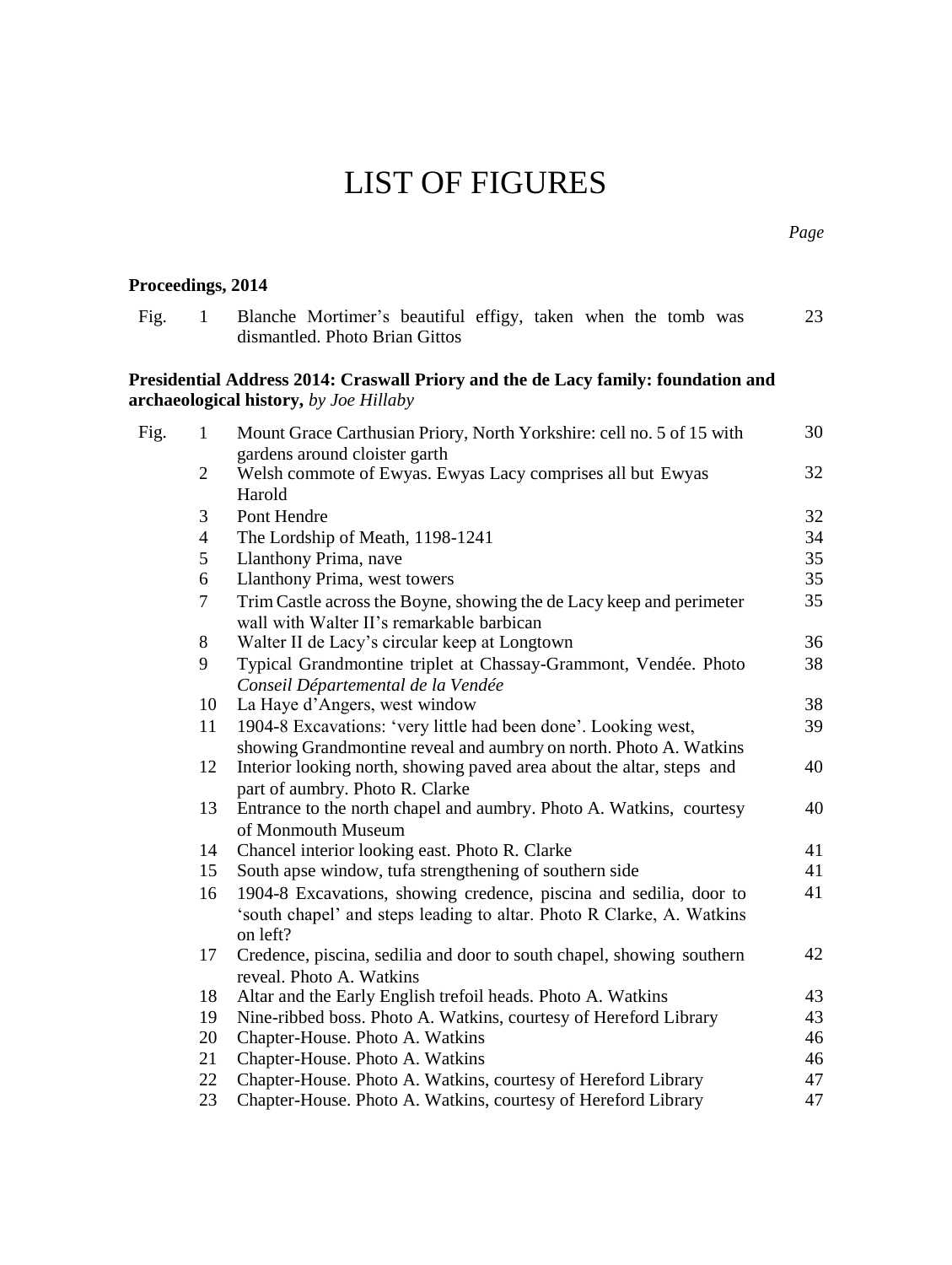## **Craswall Priory and the de Lacy family: foundation and archaeological history,** *by Joe Hillaby* **(contd)**

|      |                |                                                                                                                           | Page |
|------|----------------|---------------------------------------------------------------------------------------------------------------------------|------|
| Fig. | 24             | Chassay-Grammont chapter-house: 'simple square chamber'                                                                   | 48   |
|      | 25             | Springer. Photo C. Wright                                                                                                 | 48   |
|      | 26             | Triple corbel shaft. Photo C. Wright                                                                                      | 49   |
|      | 27             | Dormitory steps. Photo C. Wright                                                                                          | 49   |
|      | 28             | Fragment of the trefoiled Early Engish arcading, cf Fig. 18. Photo C.<br>Wright, courtesy of Mrs Alison and Martin Wright | 56   |
|      | 29             | North chapel, doorway to church. Photo C. Wright, courtesy of Mrs<br>Alison and Martin Wright                             | 56   |
|      | 30             | North chapel piscina. Photo C. Wright, courtesy of Mrs Alison and<br>Martin Wright                                        | 56   |
|      | 31             | North chapel, heads of piscina and doorway still visible                                                                  | 57   |
|      | 32             | South chapel looking east showing apse, with aumbry on left and<br>piscina head on right                                  | 60   |
|      | 33             | South chapel showing head of piscina and southern reveal                                                                  | 61   |
|      | 34             | Corbel photographed by A. Watkins in 1906 and reproduced by C.<br>Wright                                                  | 62   |
|      | 35             | Masons' marks. C. Wright                                                                                                  | 62   |
|      | 36             | Consolidation of west wall of chapter-house and dorter stairs. Courtesy<br>of Bob Tolley                                  | 66   |
|      | 37             | Piscina after conservation work in 2014                                                                                   | 69   |
|      | 38             | The standard Grandmontine piscina as seen at la Primaudière                                                               | 69   |
|      |                | Family tree of the de Lacy Family of Weobley, Ludlow and Ewyas,<br>1066-c.1240                                            | 33   |
| Plan | $\mathbf{1}$   | Stallybrass plan, December 1913                                                                                           | 51   |
|      | $\overline{2}$ | Clapham plan, 1926                                                                                                        | 53   |
|      | 3a             | From C. Wright's unpublished plan, 1962: North chapel and choir                                                           | 58   |
|      | 3 <sub>b</sub> | From C. Wright's unpublished plan, 1962: South chapel, slype and<br>chapter-house                                         | 59   |
|      |                | The Anglo-Saxon mother-churches of eastern Herefordshire by Sheila K. Waddington                                          |      |
| Fig. | 1              | Ledbury's parochia                                                                                                        | 77   |

|    | Leabury's <i>parochia</i>                                                 |    |
|----|---------------------------------------------------------------------------|----|
| 2  | Bromyard's <i>parochia</i> . Kyre is between Stoke Bliss and its detached | 79 |
|    | portion                                                                   |    |
| 3  | Ross-On-Wye: its likely <i>parochia</i>                                   | 80 |
| 4  | Much Cowarne's parochia                                                   | 81 |
| 5  | Lugwardine's ecclesiastical relationships. The light grey area is that    | 83 |
|    | confirmed to the canons of St. Ethelbert's in the eleventh century        |    |
| 6  | A possible <i>parochia</i> for Lugwardine north and south of the Wye      | 86 |
| 7А | The District of Maund. Courtesy of Bruce Copplestone-Crow                 | 88 |
| 7В | Bodenham and Maund district—a possible parochia                           | 89 |
|    |                                                                           |    |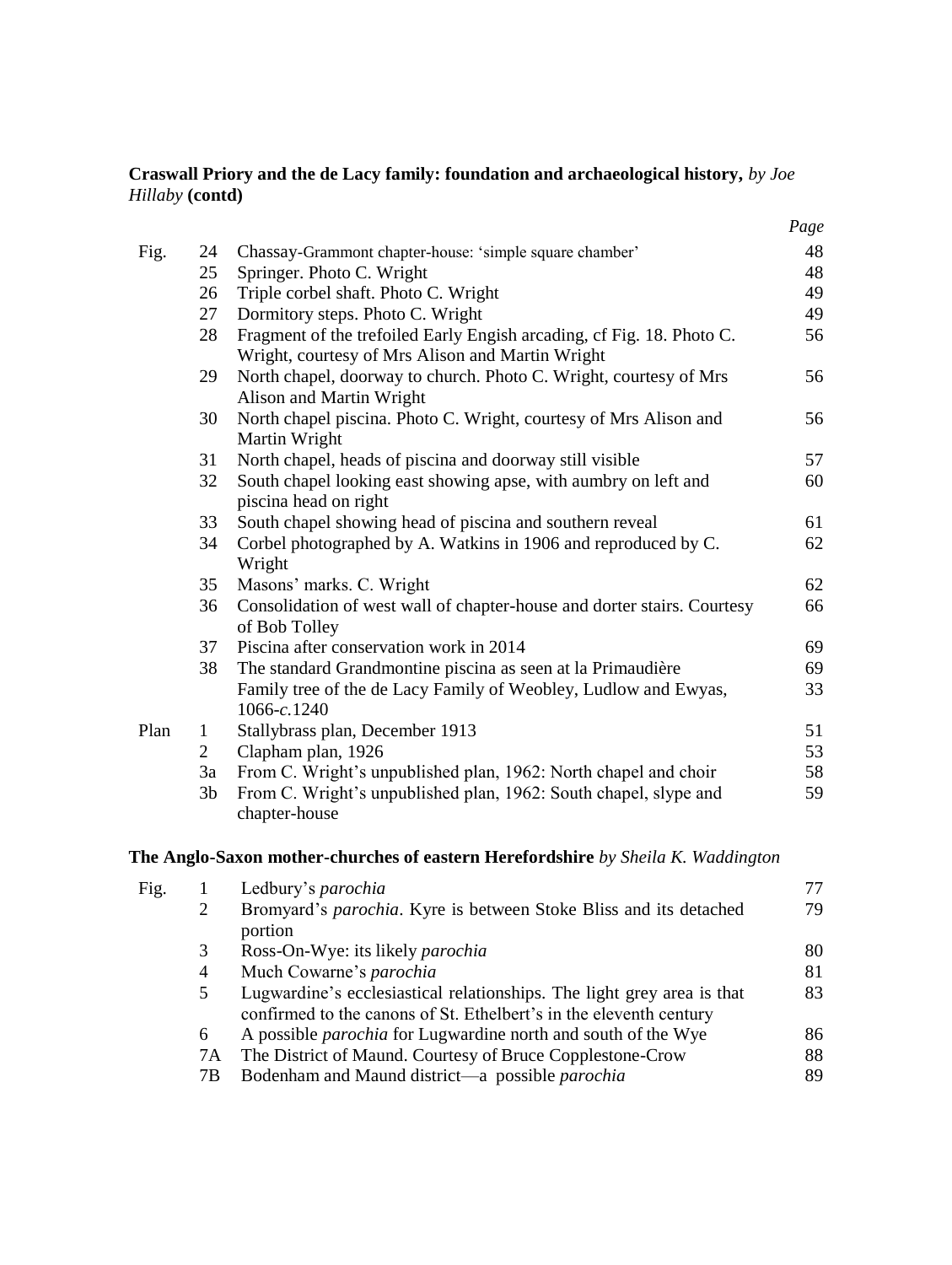### <span id="page-7-0"></span>**Pembridge parish church: a survey of masons' banker marks** *by Peter Klein*

|      |             |                                                                                                                                                             | Page |
|------|-------------|-------------------------------------------------------------------------------------------------------------------------------------------------------------|------|
| Fig. | 1           | The lofty aisled nave of Pembridge church c. 1911 by Robert Heyworth<br>of Knighton                                                                         | 100  |
|      | 2           | Return in the plinth mouldings between the church porch and the stub<br>of a former north aisle buttress. The porch is on the right                         | 100  |
|      | 3           | A section through the voussoirs of the nave arcade, chancel arch and<br>flying buttresses, showing the location of masons' marks                            | 100  |
|      | 4           | Pembridge church. Plan showing the locations of recorded mason's<br>banker marks                                                                            | 101  |
|      | 5           | Wall post and cusped brace of the 14th-century spreader beam across<br>the nave, showing the northern end                                                   | 106  |
|      | 6           | Return in the plinth moulding underpinning the joint between the east<br>wall of the south transept and the rood loft stair tower                           | 106  |
|      | $7^{\circ}$ | Small piscina on the exterior surface of the north wall of the chancel,<br>evidence for a dormer medieval sacristy butted up to the chancel on<br>this site | 106  |
|      |             |                                                                                                                                                             |      |

### <span id="page-7-1"></span>**The Lem Knight and South Sea Brine: George Caswall, Alexander Pope, and Herefordshire Politics** *by Pat Rogers*

| Fig. |   | Apprentice indenture of George Caswall to Thomas Tysoe, 1691.                     | 112 |
|------|---|-----------------------------------------------------------------------------------|-----|
|      |   | Courtesy of London Metropolitan Archives, City of London                          |     |
|      |   | Marriage allegation for George Caswall and Mary Milborne, 1722.                   | 119 |
|      |   | Courtesy of London Metropolitan Archives, City of London,                         |     |
|      | 3 | Satirical card warning of the dangers lurking in South Sea waters                 | 125 |
|      | 4 | Speculators from across the country were tempted by the lure of a quick<br>profit | 125 |
|      |   |                                                                                   |     |

### **Jordan's Boatyard in Hereford** *by John Eisel*

|   | Richard 'Dicky' Jordan by Ladmore of Hereford, c. 1870                                                      | 136 |
|---|-------------------------------------------------------------------------------------------------------------|-----|
|   | View of pleasure craft on the Wye, with Jordan's pontoon in the                                             | 137 |
|   | foreground, taken $c$ . 1890                                                                                |     |
| 3 | Location of Jordan's Boatyard, recorded on the 1888 25-inch OS map.                                         | 140 |
| 4 | 'Out of Work'. A photograph by W. J. Bustin that appeared in the<br><i>Hereford Times</i> on 31 August 1912 | 143 |
|   |                                                                                                             |     |

### **Archaeology, 2014** *by Ron Shoesmith*

| Fig. |   | Croft Castle, location of trenches                                    | 147 |
|------|---|-----------------------------------------------------------------------|-----|
|      | 2 | Lyonshall, site location                                              | 148 |
|      | 3 | Dukes Farm                                                            | 149 |
|      |   | Bodenham Moor: Prehistoric barrow or outer ditch. (Barrow interior to | 151 |
|      |   | left of photo)                                                        |     |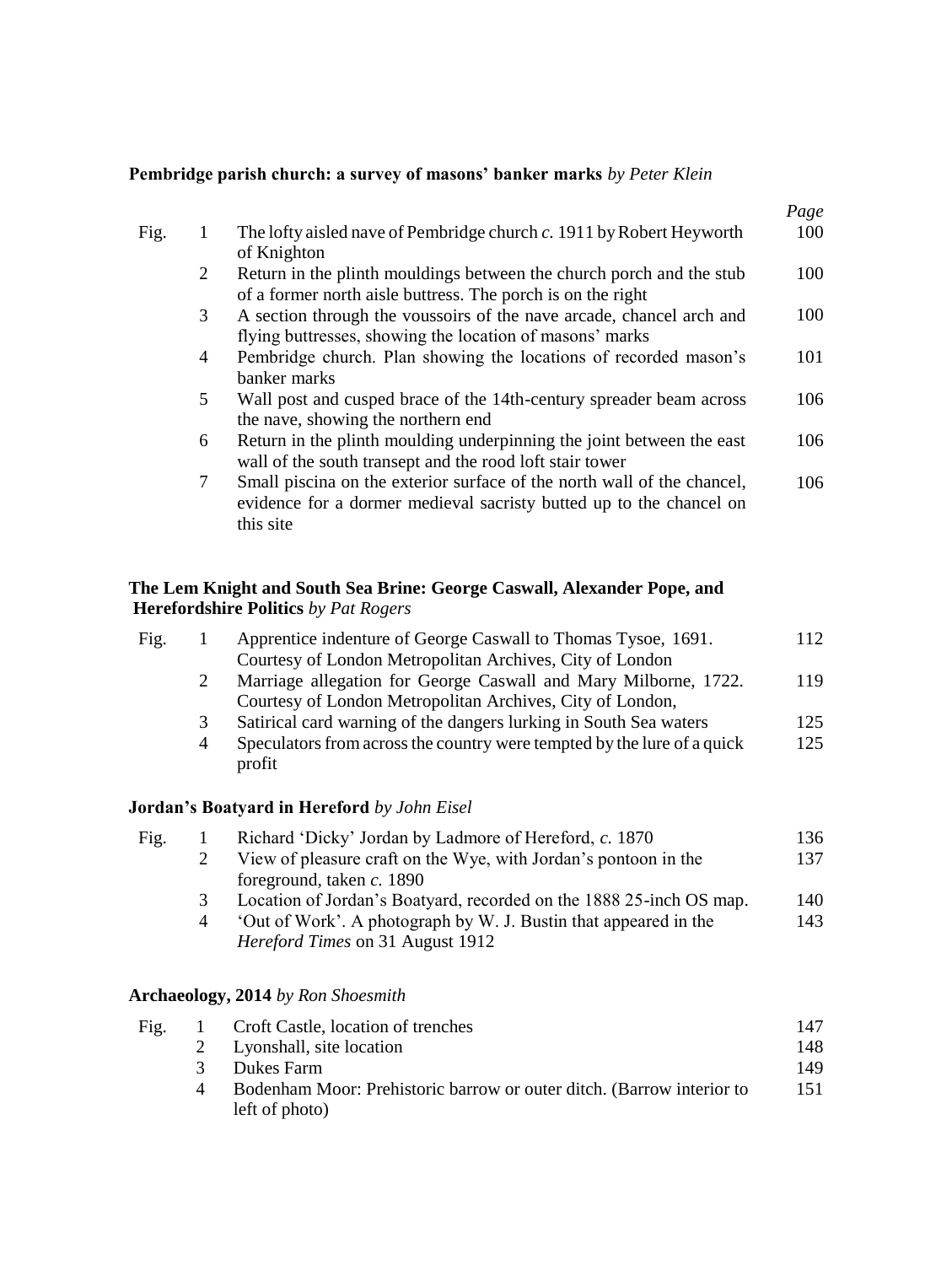## **Archaeology, 2014** *by Ron Shoesmith* **(contd)**

|    |                                                                                  | Page |
|----|----------------------------------------------------------------------------------|------|
| 5  | Peterchurch, the arrangement of the prehistoric pit/post                         | 153  |
| 6  | Credenhill. Second century pottery kiln                                          | 155  |
|    | Dorstone Hill excavations showing the complete mound with its stone<br>revetting | 157  |
| 8  | Lower Brockhampton                                                               | 159  |
| 9  | New Weir location                                                                | 161  |
| 10 | New Weir: mosaic in Trench 1                                                     | 161  |
| 11 | New Weir: Trench 2 looking north-west                                            | 162  |
| 12 | Holmer: corn-drying oven, view north-east                                        | 164  |
| 13 | Holmer: cremation pit.                                                           | 165  |
| 14 | Wellington Quarry: palaeochannel                                                 | 166  |
|    |                                                                                  |      |

## **Buildings, 2014** *by Duncan James*

|                |                                                                                                                                                                                 | Page |
|----------------|---------------------------------------------------------------------------------------------------------------------------------------------------------------------------------|------|
|                | Fig. 1 The Ale House, Colwall, was constructed as a two-storey jettied<br>building. The later bay at the far end was added after the jettied upper                              | 169  |
|                | storey had been removed                                                                                                                                                         |      |
| $\overline{2}$ | The Ale House, Colwall, Following the addition of the later, east bay<br>the original doorway is now internal                                                                   | 170  |
| 3              | Plugged mortices formerly housing brackets to support the jetties can<br>be seen at the top of the posts along both sides of the building                                       | 170  |
| 4              | Parish Hall, Cradley. The former church ale house and later a school<br>with its jettied upper storey still in place although the actual floor inside<br>has been removed       | 171  |
| 5              | Brockbury Hall, Colwall                                                                                                                                                         | 172  |
| 6              | The much altered and reduced cruck-framed hall house behind<br>Brockbury Hall, Colwall                                                                                          | 172  |
| 7              | Joyces and Hop Pole Cottage, Stowe Lane, Colwall.                                                                                                                               | 173  |
| 8              | Peaty Cottage, Church Road, Colwall, with its massive external<br>chimney stack                                                                                                 | 174  |
| 9              | Stone Holt, Walwyn Road, Colwall, showing the positions of the roof<br>trusses                                                                                                  | 175  |
| 10             | Upper House, Evendine Lane, Colwall. West elevation of the main<br>range and crosswing                                                                                          | 177  |
| 11             | Upper House, sketch layout of the bays and roof trusses                                                                                                                         | 178  |
| 12             | Roof trusses in the former coach house                                                                                                                                          | 178  |
| 13             | Winterslow, Church Road, Colwall. The two middle bays forming the<br>primary structure                                                                                          | 179  |
| 14             | Tudor Cottage and The Cottage, Lingen. These two dwellings, to the<br>west of Mortimer Cottage, incorporate the substantial remains of a<br>15th-centry cruck-framed hall house | 181  |
| 15             | Mortimer Cottage, Lingen                                                                                                                                                        | 181  |